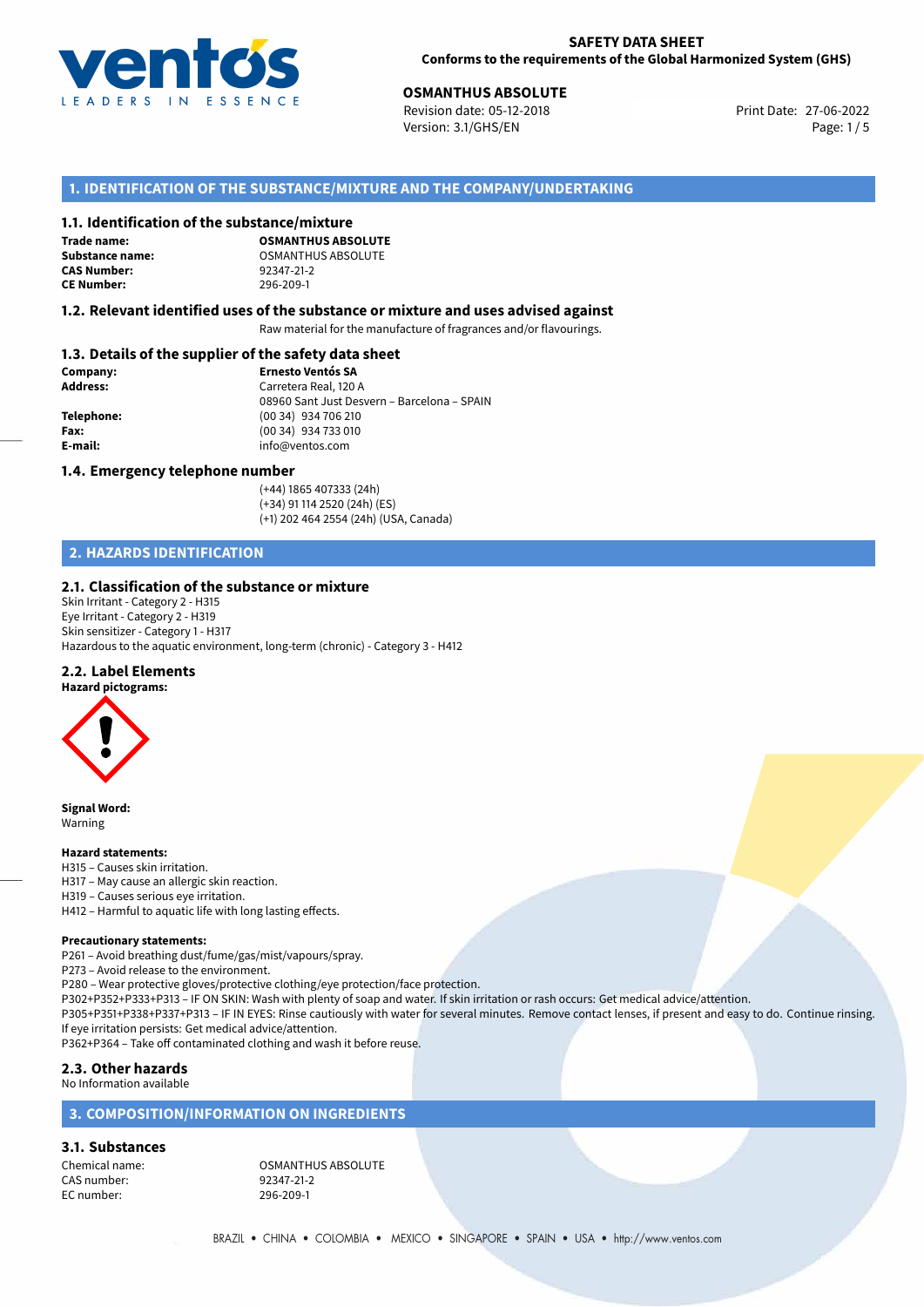

## **SAFETY DATA SHEET Conforms to the requirements of the Global Harmonized System (GHS)**

**OSMANTHUS ABSOLUTE**<br>
Revision date: 05-12-2018 **Print Date: 27-06-2022** Version: 3.1/GHS/EN Page: 2 / 5

#### **Hazardous constituents:**

| <b>Chemical Name</b> | % (w/w)        | <b>CAS No</b><br><b>EC No</b> | <b>Classification according to GHS</b>                                                                                                                                                                                                                                               |
|----------------------|----------------|-------------------------------|--------------------------------------------------------------------------------------------------------------------------------------------------------------------------------------------------------------------------------------------------------------------------------------|
| LINALOOL OXIDE       | $\geq$ 10; <25 | 1365-19-1<br>215-723-9        | Flammable Liquids - Category 4 - H227<br>Acute Toxicity - Category 4 (oral) - H302<br>Acute Toxicity - Category 5 (dermal) - H313<br>Skin Irritant - Category 2 - H315<br>Eye Irritant - Category 2A - H319                                                                          |
| DIHYDRO BETA IONONE  | $>10$ ; $<$ 25 | 17283-81-7<br>241-318-1       | Hazardous to the aquatic environment, short-term (acute) - Category 2 - H401<br>Hazardous to the aquatic environment, long-term (chronic) - Category 2 - H411                                                                                                                        |
| <b>BETA-IONONE</b>   | $>1$ ; $<$ 10  | 14901-07-6<br>238-969-9       | Skin Irritant - Category 3 - H316<br>Hazardous to the aquatic environment, short-term (acute) - Category 2 - H401<br>Hazardous to the aquatic environment, long-term (chronic) - Category 2 - H411                                                                                   |
| <b>GERANIOL</b>      | $\geq$ 1; <10  | $106 - 24 - 1$<br>203-377-1   | Acute Toxicity - Category 5 (oral) - H303<br>Skin Irritant - Category 2 - H315<br>Serious eye damage - Category 1 - H318<br>Skin sensitizer - Category 1B - H317<br>Hazardous to the aquatic environment, short-term (acute) - Category 3 - H402                                     |
| <b>ETHANOL</b>       | $>1$ ; <10     | 64-17-5<br>200-578-6          | Flammable Liquids - Category 2 - H225<br>Eye Irritant - Category 2A - H319                                                                                                                                                                                                           |
| <b>TERPINEOL</b>     | $>1$ ; <10     | 8000-41-7<br>232-268-1        | Flammable Liquids - Category 4 - H227<br>Acute Toxicity - Category 5 (oral) - H303<br>Skin Irritant - Category 2 - H315<br>Eye Irritant - Category 2A - H319<br>Hazardous to the aquatic environment, short-term (acute) - Category 3 - H402                                         |
| PHENYL ETHYL ALCOHOL | $\geq$ 1; <10  | $60-12-8$<br>200-456-2        | Acute Toxicity - Category 4 (oral) - H302<br>Acute Toxicity - Category 5 (dermal) - H313<br>Skin Irritant - Category 3 - H316<br>Eye Irritant - Category 2A - H319                                                                                                                   |
| <b>LINALOOL</b>      | $>1$ ; $<$ 10  | 78-70-6<br>201-134-4          | Flammable Liquids - Category 4 - H227<br>Acute Toxicity - Category 5 (oral) - H303<br>Skin Irritant - Category 2 - H315<br>Eye Irritant - Category 2A - H319<br>Skin sensitizer - Category 1B - H317<br>Hazardous to the aquatic environment, short-term (acute) - Category 3 - H402 |

[See the full text of the hazard statements in section 16.](#page-4-0)

#### **3.2. Mixtures**

Not applicable.

**4. FIRST-AID MEASURES**

#### **4.1. Description of necessary first aid measures**

| Ingestion:    | Rinse mouth with water.                                                                                               |
|---------------|-----------------------------------------------------------------------------------------------------------------------|
|               | Obtain medical advice.                                                                                                |
|               | Keep at rest. Do not induce vomiting.                                                                                 |
| Eye contact:  | In case of contact with eyes, rinse immediately with plenty of water for at least 15 minutes and seek medical advice. |
| Inhalation:   | Remove person to fresh air and keep at rest.                                                                          |
|               | Seek immediate medical advice.                                                                                        |
| Skin contact: | Take off immediately all contaminated clothing.                                                                       |
|               | Thoroughly wash affected skin with soap and water.                                                                    |
|               | Seek medical attention if symptoms persist.                                                                           |

**4.2. Most important symptoms and effects, both acute and delayed**

No information available.

#### **4.3. Indication of any immediate medical attention and special treatment needed**

No information available.

#### **5. FIRE-FIGHTING MEASURES**

#### **5.1. Extinguishing Media**

Water spray, carbon dioxide, dry chemical powder or appropriate foam. For safety reasons do not use full water jet.

#### **5.2. Special hazards arising from the substance or mixture**

Known or Anticipated Hazardous Products of Combustion: Emits toxic fumes under fire conditions.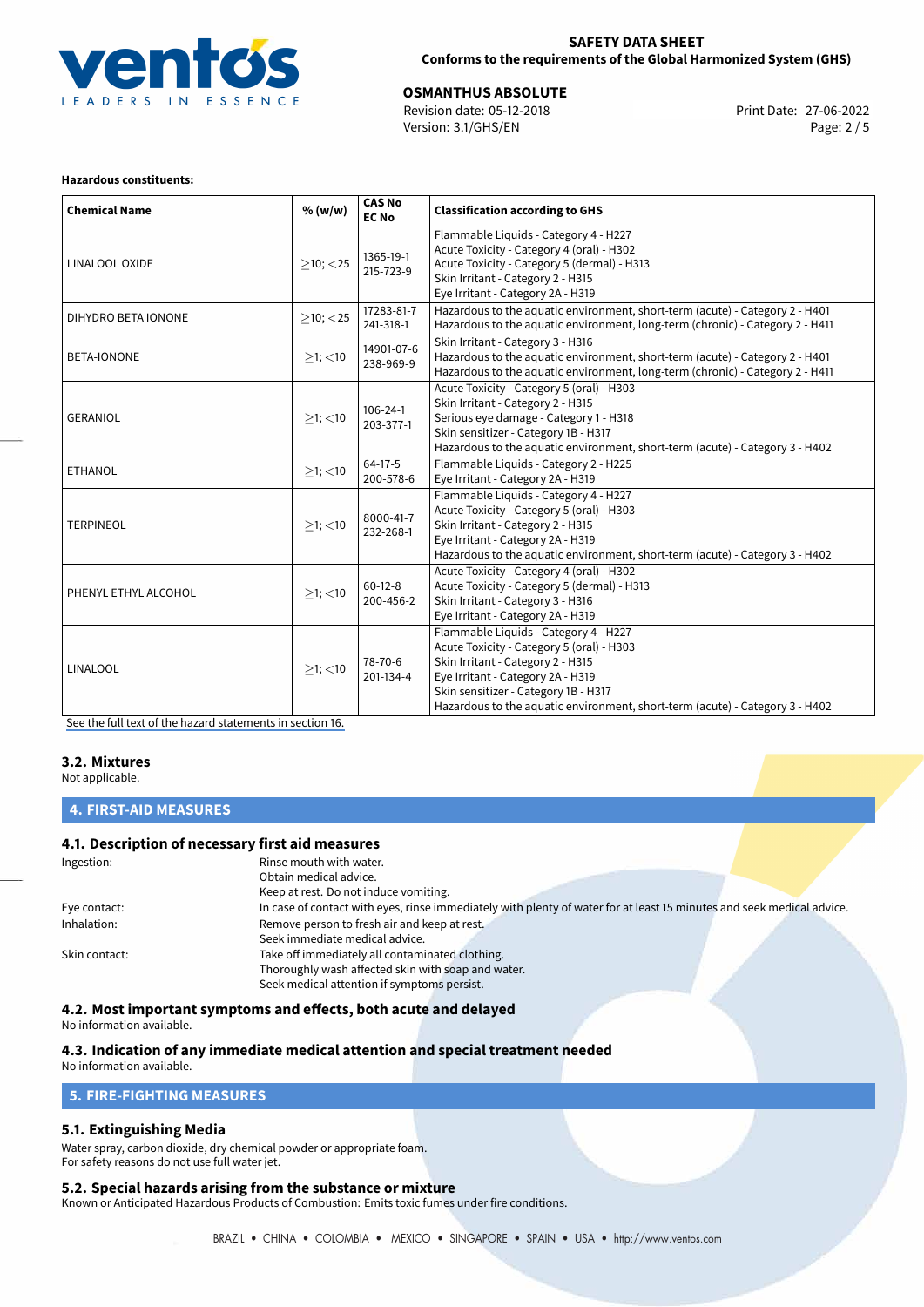

**OSMANTHUS ABSOLUTE**<br>
Revision date: 05-12-2018 **Print Date: 27-06-2022** Version: 3.1/GHS/EN Page: 3 / 5

# **5.3. Advice for firefighters**

High temperatures can lead to high pressures inside closed containers. Avoid inhalation of vapors that are created. Use appropriate respiratory protection. Do not allow spillage of fire to be poured into drains or watercourses. Wear self-contained breathing apparatus and protective clothing.

## **6. ACCIDENTAL RELEASE MEASURES**

#### **6.1. Personal precautions, protective equipment and emergency procedures**

Evacuate surronding areas. Ensure adequate ventilation. Keep unnecessary and unprotected personnel from entering. Do not breathe vapor/spray. Avoid contact with skin and eyes. Information regarding personal protective measures: see section 8.

#### **6.2. Environmental precautions**

To avoid possible contamination of the environment, do not discharge into any drains, surface waters or groundwaters.

#### **6.3. Methods and materials for containment and cleaning up**

Cover with an inert, inorganic, non-combustible absorbent material (e.g. dry-lime, sand, soda ash). Place in covered containers using non-sparking tools and transport outdoors. Avoid open flames or sources of ignition (e.g. pilot lights on gas hot water heater). Ventilate area and wash spill site after material pickup is complete.

#### **6.4. Reference to other sections**

Information regarding exposure controls, personal protection and disposal considerations can be found in sections 8 and 13.

# **7. HANDLING AND STORAGE**

#### **7.1. Precautions for safe handling**

Do not store or handle this material near food or drinking water. Do not smoke. Avoid contact with the eyes, skin and clothing. Wear protective clothing and use glasses. Observe the rules of safety and hygiene at work. Keep in the original container or an alternative made from a compatible material.

#### **7.2. Conditions for safe storage, including any incompatibilities**

Store in tightly closed and preferably full containers in a cool, dry and ventilated area, protected from light. Keep away from sources of ignition (e.g. hot surfaces, sparks, flame and static discharges). Keep away from incompatible materials (see section 10).

#### **7.3. Specific end use(s)**

No information available.

# **8. EXPOSURE CONTROLS AND PERSONAL PROTECTION**

## **8.1. Control parameters**

Components with occupational exposure limits: None known.

#### **8.2. Exposure controls**

Measures should be taken to prevent materials from being splashed into the body. Provide adequate ventilation, according to the conditions of use. Use a mechanical exhaust if required.

## **8.3. Individual protection measures, such as personal protective equipment**

| Eye/Face protection:             |                                                                                                               | Chemical safety goggles are recommended. Wash contaminated goggles before reuse.                                      |  |
|----------------------------------|---------------------------------------------------------------------------------------------------------------|-----------------------------------------------------------------------------------------------------------------------|--|
| Hand Protection:                 | Chemical-resistant gloves are recommended. Wash contaminated gloves before reuse.                             |                                                                                                                       |  |
| Body protection:                 | Personal protective equipment for the body should be selected based on the task being performed and the risks |                                                                                                                       |  |
|                                  | involved.                                                                                                     |                                                                                                                       |  |
| Respiratory Protection:          |                                                                                                               | In case of insufficient ventilation, use suitable respiratory equipment.                                              |  |
| Environmental exposure controls: |                                                                                                               | Emissions from ventilation or process equipment should be checked to ensure they comply with environmental            |  |
|                                  | protection legislation.                                                                                       |                                                                                                                       |  |
|                                  |                                                                                                               | In some cases, filters or engineering modifications to the process equipment will be necessary to reduce emissions to |  |
|                                  | acceptable levels.                                                                                            |                                                                                                                       |  |

# **9. PHYSICAL AND CHEMICAL PROPERTIES**

## **9.1. Information on basic physical and chemical properties**

| Liquid/solid         |  |
|----------------------|--|
| Conforms to standard |  |
| Conforms to standard |  |
|                      |  |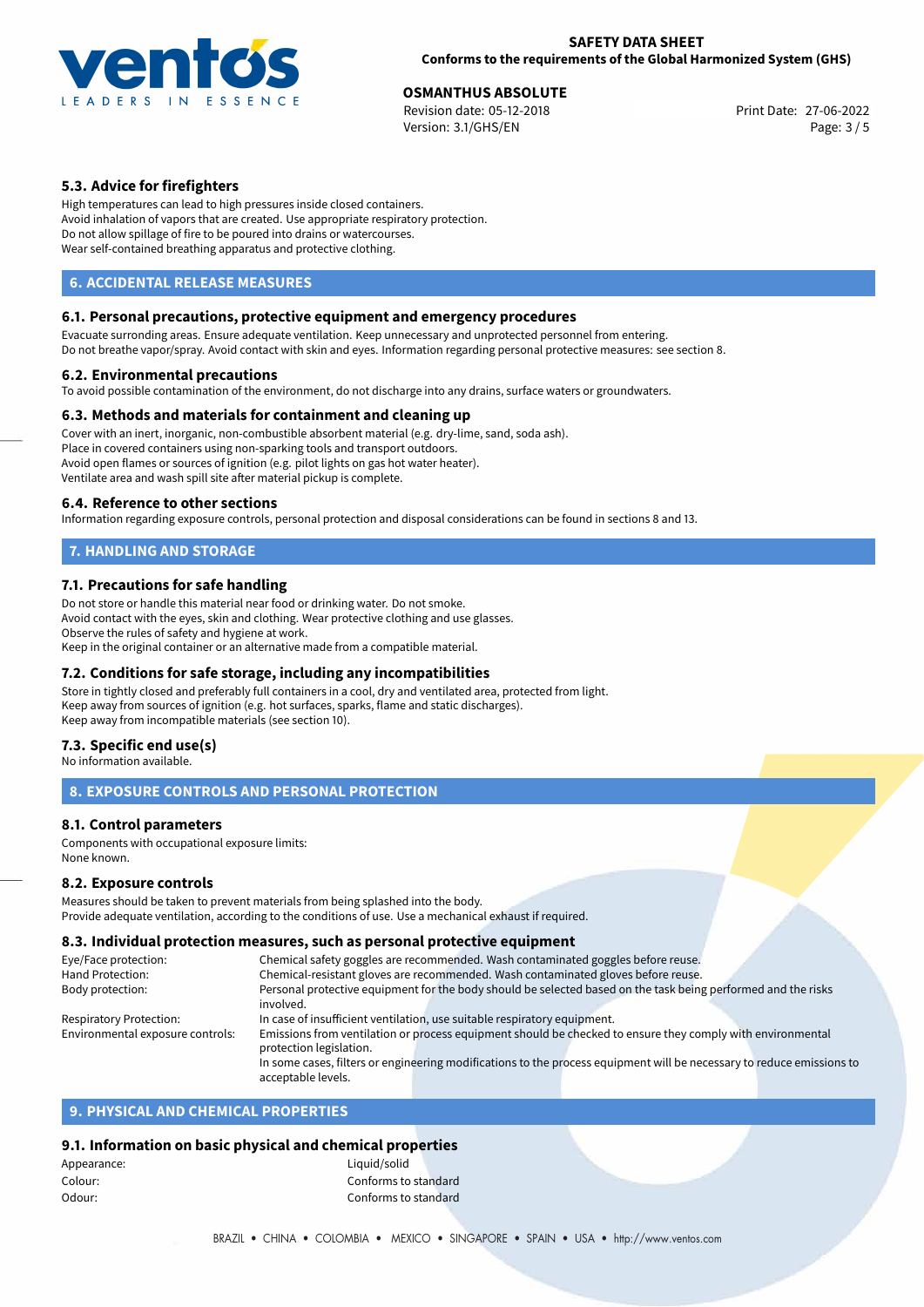

## **SAFETY DATA SHEET Conforms to the requirements of the Global Harmonized System (GHS)**

**OSMANTHUS ABSOLUTE**<br>
Revision date: 05-12-2018 **Print Date: 27-06-2022** Version: 3.1/GHS/EN Page: 4 / 5

Not determined Not determined Not determined Not determined

Not determined Not determined Not determined Upper flammability/Explosive limit: Not determined Not determined Not determined Density: 0,931*−*0,977 g/mL (20ºC) Relative density: 0,931*−*0,977 (20ºC) UNSOLUBLE IN WATER SOLUBLE IN ETHANOL Not determined Not determined Not determined Not determined Not determined Explosive properties: Not determined Not determined

| Odour theshold:                        | Not c            |
|----------------------------------------|------------------|
| pH:                                    | Not c            |
| Melting point/freezing point:          | Not c            |
| Boling point/boiling range:            | Not c            |
| Flash point:                           | 83 °C            |
| Evaporation rate:                      | Not c            |
| Flammability:                          | Not c            |
| Lower flammability/Explosive limit:    | Not c            |
| Upper flammability/Explosive limit:    | Not c            |
| Vapour pressure:                       | Not c            |
| Vapour Density:                        | Not c            |
| Density:                               | 0,931            |
| Relative density:                      | 0,931            |
| Water solubility:                      | UNS <sub>®</sub> |
| Solubility in other solvents:          | SOLL             |
| Partition coefficient n-octanol/water: | Not c            |
| Auto-ignition temperature:             | Not c            |
| Decomposition temperature:             | Not c            |
| Viscosity, dynamic:                    | Not c            |
| Viscosity, kinematic:                  | Not c            |
| Explosive properties:                  | Not c            |
| Oxidising properties:                  | Not c            |
|                                        |                  |

# **10. STABILITY AND REACTIVITY**

# **10.1. Reactivity**

No hazardous reactions if stored and handled as prescribed/indicated.

#### **10.2. Chemical stability**

The product is stable if stored and handled as prescribed/indicated.

#### **10.3. Possibility of hazardous reactions**

No hazardous reactions if stored and handled as prescribed/indicated.

#### **10.4. Conditions to Avoid**

Conditions to Avoid: Excessive heat, flame or other ignition sources.

#### **10.5. Incompatible materials**

Avoid contact with strong acids and bases and oxidizing agents.

## **10.6. Hazardous decomposition products**

During combustion may form carbon monoxide and unidentified organic compounds.

# **11. TOXICOLOGICAL INFORMATION**

| <b>Acute toxicity</b>             | Based on the data available, the criteria for classification are not met. |  |
|-----------------------------------|---------------------------------------------------------------------------|--|
| <b>Skin corrosion/irritation</b>  | Causes skin irritation.                                                   |  |
| Serious eye damage/irritation     | Causes serious eye irritation.                                            |  |
| Respiratory or skin sensitisation | May cause an allergic skin reaction.                                      |  |
| <b>Germ cell mutagenicity</b>     | Based on the data available, the criteria for classification are not met. |  |
| Carcinogenicity                   | Based on the data available, the criteria for classification are not met. |  |
| <b>Reproductive toxicity</b>      | Based on the data available, the criteria for classification are not met. |  |
| <b>STOT-single exposure</b>       | Based on the data available, the criteria for classification are not met. |  |
| <b>STOT-repeated exposure</b>     | Based on the data available, the criteria for classification are not met. |  |
| <b>Aspiration hazard</b>          | Based on the data available, the criteria for classification are not met. |  |

# **12. ECOLOGICAL INFORMATION**

#### **12.1. Toxicity**

**Assessment:** Harmful to aquatic life with long lasting effects. **Experimental/calculated data:** No information available.